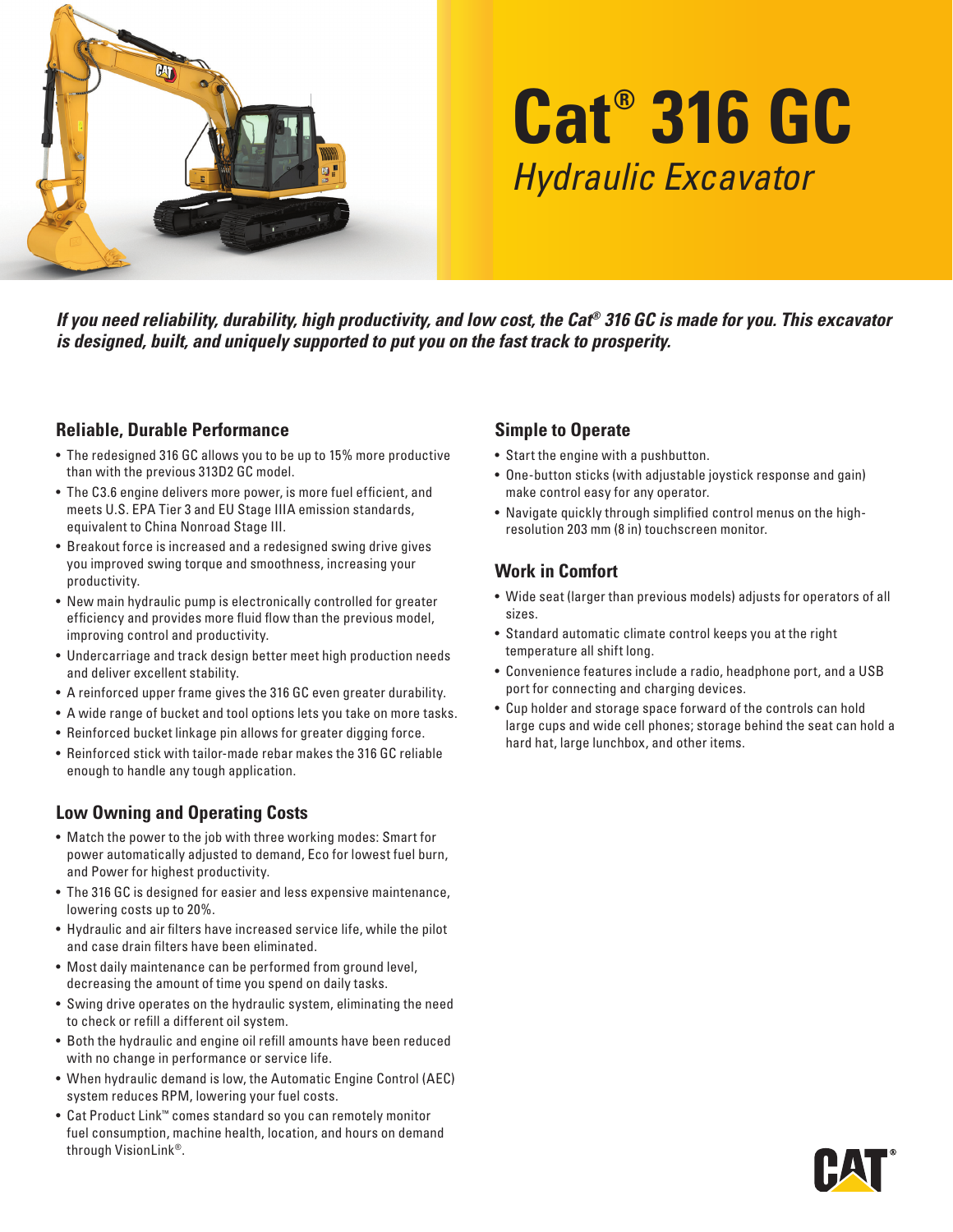#### **Easy to Maintain**

- Nearly all major mechanical components are accessed from the ground or the service platform.
- Radiator screens can be removed easily, are simple to clean, and keep the radiators free of small debris that can be difficult to remove, such as grass clippings.
- Engine compartment is easily accessed from the service platform; fluid caps and gauges are easily reached, and an automatic tensioner ensures you will never need to make belt adjustments.
- Cat technology helps you monitor your machine, and the Caterpillar service network helps you maximize uptime.

#### **Enhanced Safety**

- Emergency engine and electrical shutoffs are also at ground level.
- Handrails meet ISO 2867:2011 requirements; steps and platforms use anti-skid plates with countersunk bolts to prevent slipping and tripping.
- Operator can exit in an emergency through either the rear window or the steel top hatch.
- New cab has larger windows and smaller cab posts, providing excellent visibility into the trench and in every direction.
- Bright exterior LED lights and an optional rearview camera ensure you have total visibility on the jobsite.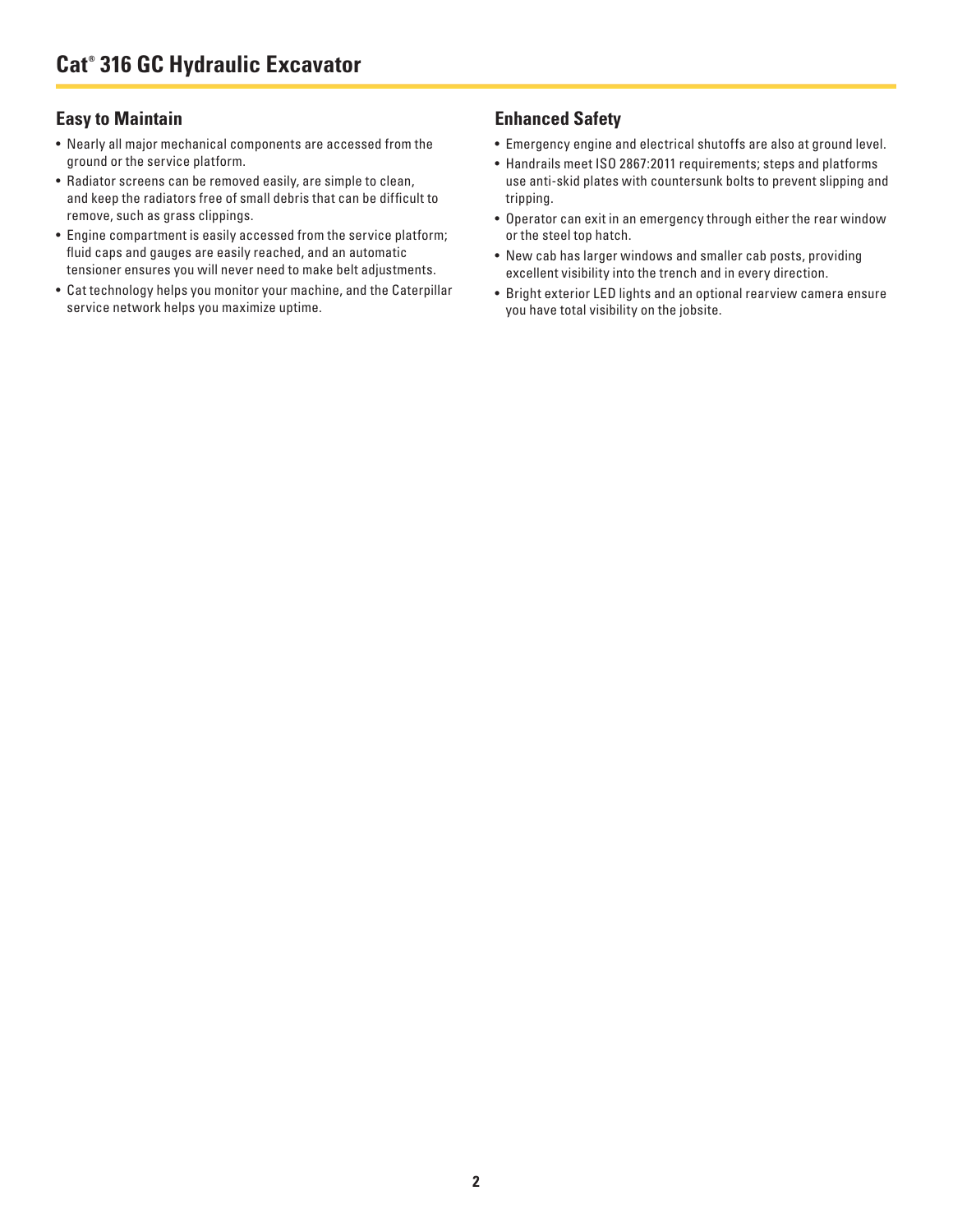## **Standard and Optional Equipment**

Standard and optional equipment may vary. Consult your Cat dealer for details.

|                                                        | <b>Standard</b> | <b>Optional</b> |
|--------------------------------------------------------|-----------------|-----------------|
| <b>BOOM AND STICKS</b>                                 |                 |                 |
| 4.65 m (15'3") Reach HD boom                           | ✓               |                 |
| 2.5 m (8'2") Reach HD stick                            |                 |                 |
| 3.0 m (9'10") Reach stick                              |                 |                 |
| <b>CAB</b>                                             |                 |                 |
| Sound suppressed with viscous mounts                   | ✓               |                 |
| High-resolution 203 mm (8") LCD<br>touchscreen monitor |                 |                 |
| Mechanically adjustable seat with<br>headrest          |                 |                 |
| Automatic bi-level air conditioner                     | ✓               |                 |
| Keyless push-to-start engine control                   |                 |                 |
| Floor-mounted adjustable consoles                      | ✓               |                 |
| 1-button joystick                                      |                 |                 |
| 1-slider joystick                                      |                 |                 |
| AM/FM radio with USB and aux port                      | ✓               |                 |
| 24V DC outlet                                          | ✓               |                 |
| Cup holder and storage compartments                    | ✓               |                 |
| 70/30 tempered glass windshield                        |                 |                 |
| Upper radial wiper with washer                         | ✓               |                 |
| Openable steel hatch                                   | ✓               |                 |
| Dome light                                             | ✓               |                 |
| Washable floor mat                                     |                 |                 |
| <b>CAT TECHNOLOGY</b>                                  |                 |                 |
| Cat Product Link™                                      | ✓               |                 |
| <b>ELECTRICAL SYSTEM</b>                               |                 |                 |
| 750 CCA maintenance-free batteries (x2)                |                 |                 |
| Electrical disconnect switch                           |                 |                 |
| LED left-side boom and chassis lights                  |                 |                 |
| LED right-side boom light                              |                 | $\checkmark$    |
| LED cab light                                          | ✓               |                 |
| <b>ENGINE</b>                                          |                 |                 |
| Three selectable modes: Power, Smart, Eco              | ✓               |                 |
| 52°C (125°F) high-ambient cooling<br>capability        |                 |                 |
| -18°C (-0.4°F) cold start capability                   | $\sqrt{2}$      |                 |
| -25°C (-13°F) cold start capability                    |                 | $\sqrt{3}$      |
| Biodiesel capability up to B20                         | ✓               |                 |
| Electric fuel priming pump                             | ✓               |                 |
| Two-stage fuel filtration system                       | ✓               |                 |
| Sealed double-element air filter with<br>precleaner    |                 |                 |

| <b>Standard</b> | <b>Optional</b> |                                          | <b>Standard</b> | <b>Optional</b> |
|-----------------|-----------------|------------------------------------------|-----------------|-----------------|
|                 |                 | <b>HYDRAULIC SYSTEM</b>                  |                 |                 |
| ✓               |                 | Electronic main control valve            | ✓               |                 |
|                 | ✓               | Electronic control pump                  |                 |                 |
|                 | ✓               | Boom and stick regeneration circuits     | ✓               |                 |
|                 |                 | Automatic hydraulic oil warm up          | ✓               |                 |
| ✓               |                 | Automatic two-speed travel               | ✓               |                 |
|                 |                 | <b>Hammer lines</b>                      |                 | ✓               |
|                 |                 | Hammer floor pedal kit                   |                 | ✓               |
|                 |                 | High performance hydraulic return filter | ✓               |                 |
| ✓               |                 | <b>SAFETY AND SECURITY</b>               |                 |                 |
| ✓               |                 | Anti-skid plating with countersunk bolts |                 |                 |
|                 |                 | Handrail and handhold                    |                 |                 |
| ✓               |                 | Lockable external tool/storage box       | ✓               |                 |
| ✓               |                 | Mirror package                           | ✓               |                 |
| ✓               | ✓               | Rearview camera                          |                 | ✓               |
|                 |                 | Signaling/warning horn                   | ✓               |                 |
| ✓               |                 | Hydraulic lockout lever                  | $\checkmark$    |                 |
| ✓<br>✓          |                 | Travel alarm with cancel switch          |                 | $\sqrt{4}$      |
|                 |                 | <b>SERVICE AND MAINTENANCE</b>           |                 |                 |
| ✓               |                 | <b>Grouped location of filters</b>       |                 |                 |
| ✓               |                 | Radiator screen                          |                 |                 |
| ✓               |                 | S•O•S <sup>SM</sup> sampling ports       |                 |                 |
| ✓               |                 | <b>UNDERCARRIAGE AND STRUCTURES</b>      |                 |                 |
|                 |                 | 500 mm (20") triple grouser shoes        |                 | ✓               |
| ✓               |                 | 600 mm (24") triple grouser shoes        |                 | $\checkmark$    |
|                 |                 | 700 mm (28") triple grouser shoes with   |                 | $\sqrt{5}$      |
|                 |                 | additional steps                         |                 |                 |
|                 |                 | 770 mm (30") triple grouser shoes with   |                 | $\checkmark$    |
|                 | $\checkmark$    | additional steps                         |                 |                 |
|                 |                 | Center track guiding guard               | ✓               |                 |
| ✓               |                 | Grease lubricated track link             | ✓               |                 |
|                 |                 | <b>Bottom</b> guards                     | ✓               |                 |
|                 |                 | Travel motor guards                      | ✓               |                 |
|                 |                 | 3.2 mt (7,055 lb) counterweight          | ✓               |                 |
|                 |                 | Tie-down points                          | $\checkmark$    |                 |

1All regions except Taiwan

2All regions except CIS

3CIS and Africa-Middle East only. Standard for CIS

4 Standard in South America

5 All regions except Taiwan and Africa-Middle East